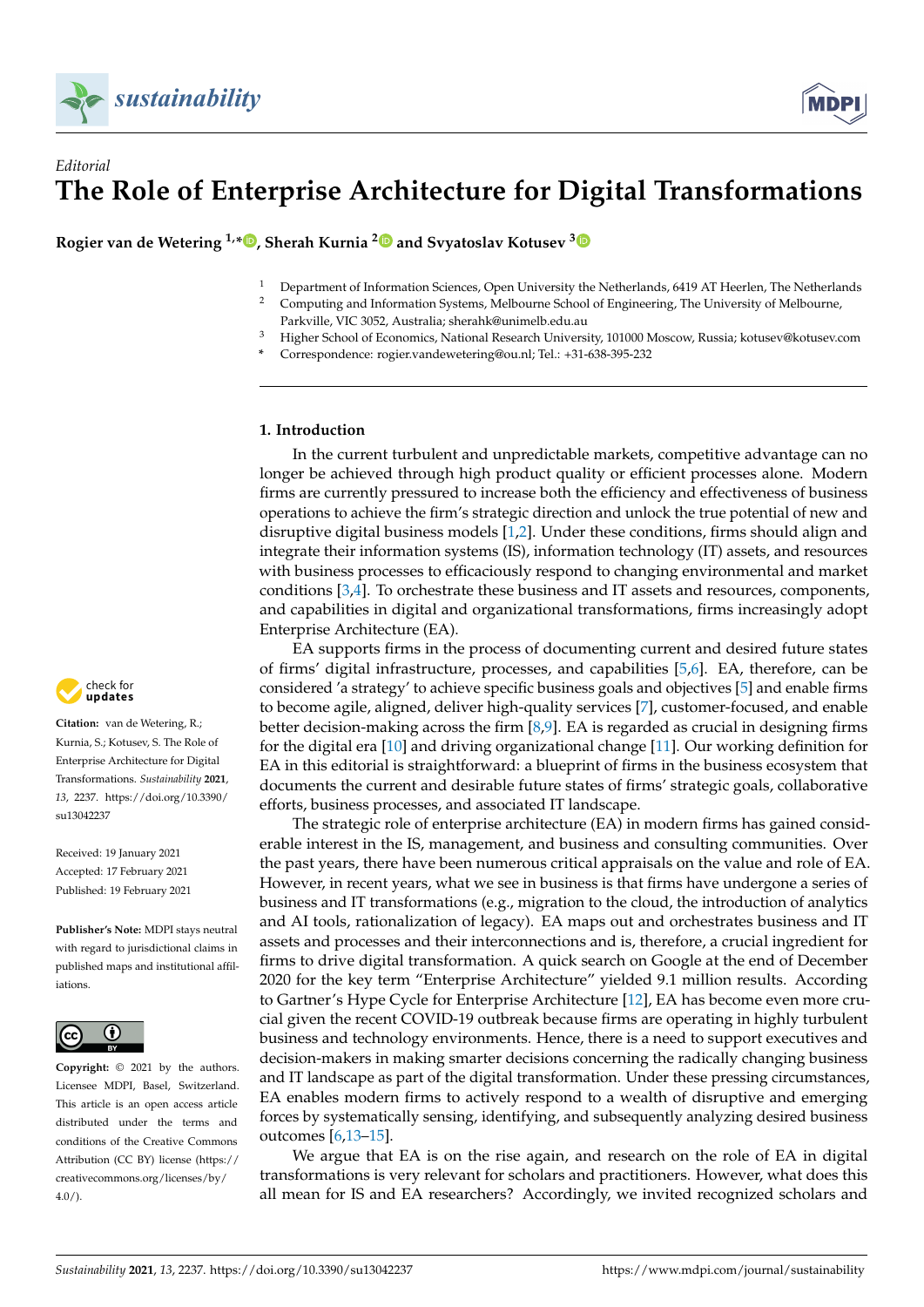practitioners within the EA domain to actively participate in this discussion by providing their perspective on what this value-creating role of EA should or can be. Hence, we welcomed a wide variety of original and high-quality EA papers, including conceptual and empirically validated work for this special issue. The editors embraced core criteria that each particular paper should push the EA domains frontiers, drive best practices and further thinking in this domain, and advance our understanding of EA in the age of digital transformation. In this editorial, our goal is to synthesize the existing body of knowledge and uncover some core assumptions related to how EA can guide modern firms' digital transformations.

The editorial is structured as follows. First, we highlight the key contributions of the five articles published in this special issue. We end this editorial with some concluding remarks.

### **2. Papers in This Special Issue**

The carefully selected papers in this special issue are original, and each provides a unique insight into the domain of EA. The articles substantially extend the extant literature and push the EA domain's frontiers and advance our understanding of EA in the age of digital transformation. Each paper provides an innovative and rich perspective on the challenges that firms face with EA-enabled digital transformation, and they offer various theoretical and practical recommendations.

The included papers collectively offer the scholars an overview of EA work's range and reach and the novel use of EA in digital transformation. The five papers collectively investigate EA's role in digital transformations and the EA value-creating process within firms considering the business ecosystem. The papers also examine how to build sustainable IS, orchestrate EA resources, develop dynamic capabilities, and govern EA's business value realization process.

In '**Enterprise Architecture as Explanatory Information Systems Theory for Understanding Small-and Medium-Sized Enterprise Growth**,' the authors particularly focus on small- and medium-sized enterprises (SME) as they play a significant role in solving socio-economic challenges. They claim that EA is crucial to understand and explain how firms operate and that we fundamentally need to revisit some EA applications. The first paper of this special issue applies IS theory perspectives and adopted the taxonomy and structural components of theory to argue that EA, as represented by the Zachman Framework for Enterprise Architecture (ZFEA), could be adopted as an explanatory IS theory. The paper adopts a multi-case approach to investigate whether different focus patterns could be detected during SME growth. The authors found support for their claim that EA, represented through an appropriate framework like the ZFEA, can serve as an explanatory theory for SMEs during start-up, growth, and transformation.

In '**Enterprise Architecture and Organizational Benefits: A Case Study**,' the authors focus on identifying organizational benefits that can be achieved through EA implementation. They argue that despite the importance of existing EA frameworks, the literature still lacks support in realizing the potential benefits EA can create in organizations. Accordingly, this study extracted EA benefits from the literature, EA experts reconfirm benefits, and finally, validates an EA benefits model through a case study. The benefits considered in this study are related to EA products, services, and strategies are known as: (i) business agility, (ii) creating competitive advantage, and (iii) increasing value. This paper unfolds the steps and guidelines for assessing EA organizational benefits using corresponding measuring and sub-criteria. The authors suggest that firms can achieve benefits from the EA framework implementation, and the framework can likewise assist EA decision-makers in understanding and realizing the EA benefits in practice.

The next paper, '**Enterprise Architecture: A Business Value Realization Model**,' contends that a more profound exploration of the dimensions of EA benefit realizations is required in the study of EA value realization. The author argues that the current absence of an EA benefit realization process model restrains the development of a clear business case for an EA because of the ambiguous justifications of EA's business value. The paper follows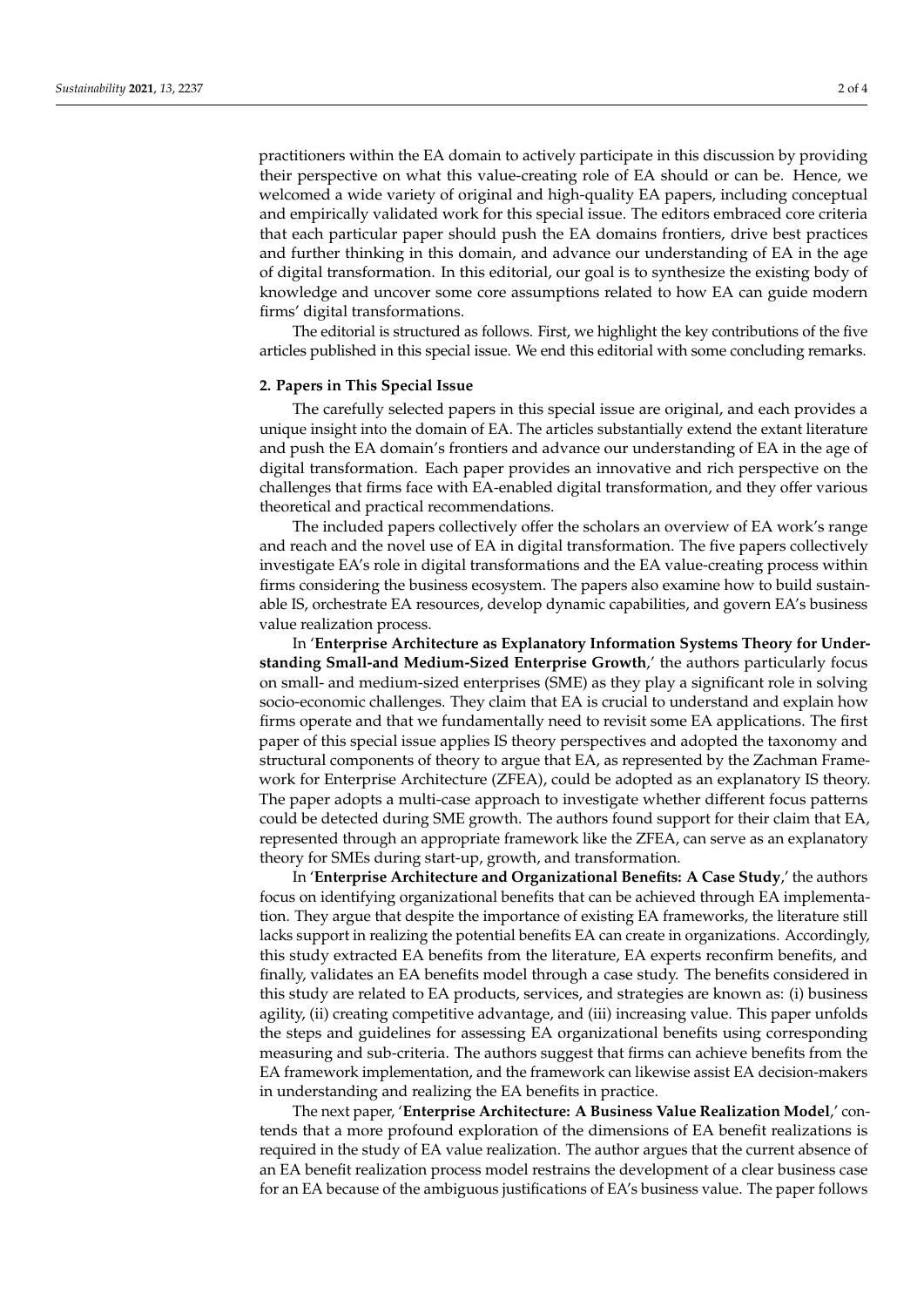a process theoretical perspective to connect the dimensions that support the description and analysis of the EA benefit realization process. Outcomes of a case study to explore how EA investment is converted into organizational value showcase that the process model links and unpacks the EA value process into three iterative and interrelated processes: the EA conversion process, the EA use process, and the EA competitive process. This model provides an analytical lens to comprehend why EA funding does not always improve organizational performance from a managerial perspective. This work also identifies various factors that influence EA business value realization, including management support, communication and collaboration, EA team capability, EA framework and tools, EA vision, and EA governance.

The next paper, titled '**Development of Transportation Management System with the Use of Ontological and Architectural Approaches to Ensure Trucking Reliability,**' specifically focus on the role of EA in the transport and logistics industry. The authors argue that the deployment and introduction of many current information systems and applications for motor transport and transport logistics solutions do not provide the expected results and business value. Moreover, the COVID-19 pandemic has sparked a surge in online commerce, which has prompted trucking companies to explore new ideas to meet the increased consumer demand. The authors argue that there is a need to directly describe the semantics of enterprise business unit interaction before the modeling stage. Hence, this paper proposes using an ontological approach to form these semantic relations and use the Zachman Framework to systematize the enterprise ontology and help assemble the "elementary particles" of the firm. Despite being excessively "technocratic" and formalized, the authors believe that combining this framework and enterprise ontology allows getting a consistent plan or a roadmap for realizing an IS implementation project.

Finally, '**The Effect of Enterprise Architecture Deployment Practices on Organizational Benefits: A Dynamic Capability Perspective**,' focuses on EA-based capabilities that organize and deploy organization-specific resources to align strategic objectives with the technology's particular use. The authors argue that there is no conclusive evidence of how EA-based capabilities enable business transformations and deliver organizational benefits in the ever-changing economic environment. This paper develops and tests a new research model that explains how dynamic enterprise architecture capabilities lead to organizational benefits. This study also addresses how EA resources that focus on developing and deploying EA artifacts enable firms' dynamic capabilities. This paper embraces a deductive approach and tests the model's hypotheses using a cross-sectional dataset that contains responses from 299 CIO's, IT managers, and lead architects. Outcomes of this study extend previous empirical studies and show that dynamic enterprise architecture capabilities positively enhance firms' process innovation and business–IT alignment. These mediating forces are both positively associated with organizational benefits. The firms' EA resources and EA deployment practices are essential in cultivating dynamic enterprise architecture capabilities. This study's findings might explain why firms still encounter organizational and externally imposed obstacles with realizing EA's intended business outcomes and advance our understanding of how to efficiently delineate dynamic enterprise architecture capabilities in delivering benefits to the organization.

#### **3. Concluding Comments**

This special issue's contributions showcase the need for research on EA's role in digital transformation from various complementary perspectives, methods, and approaches. We believe that research on EA's value in digital transformation will further accelerate in the coming years. We hope that this special issue provokes IS and EA scholars to take on the next efforts to investigate EA's role in digital transformations and serves as a guide to embracing new multidisciplinary research avenues and perspectives. See Table [1.](#page-3-14)